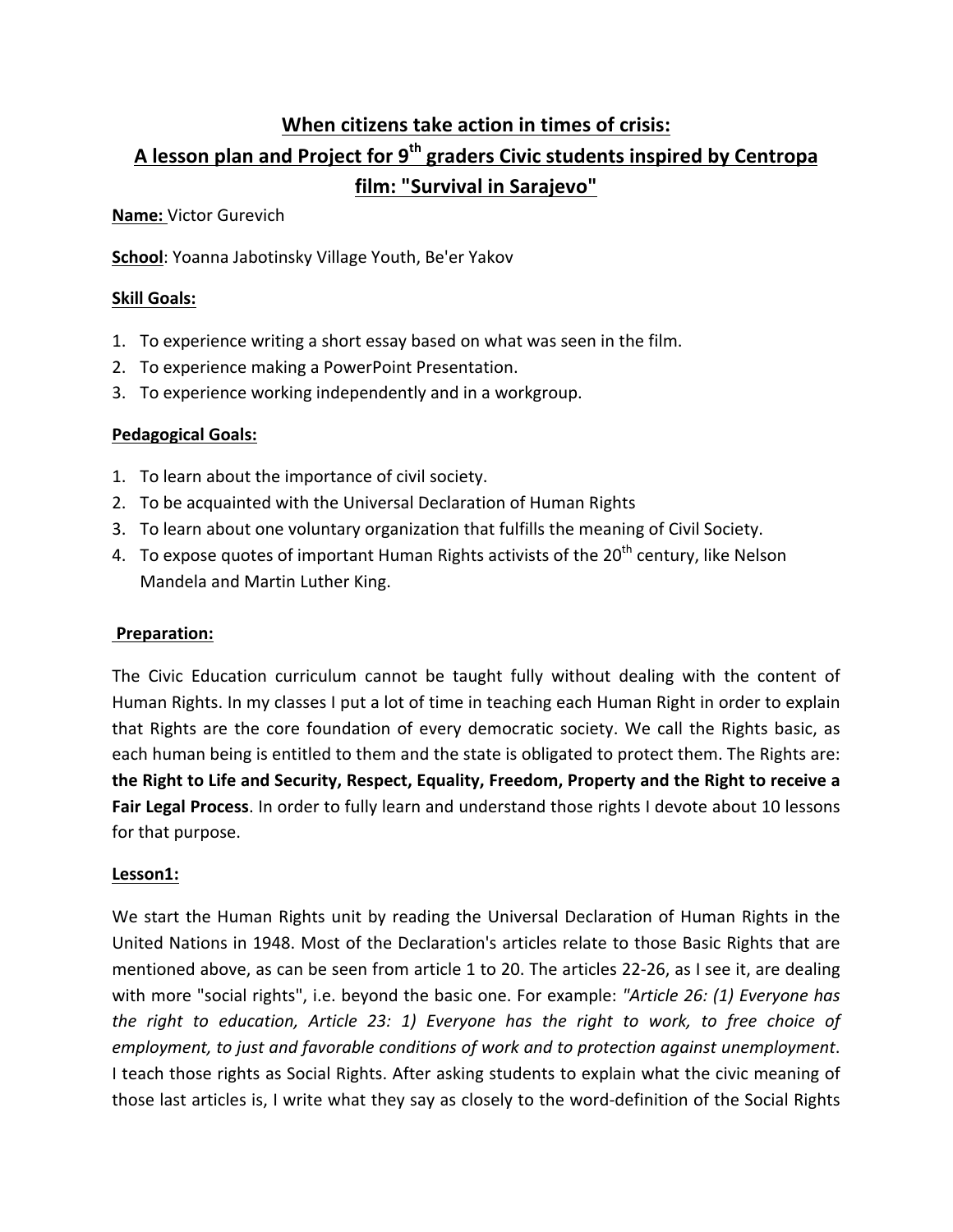as we teach it: The Right for Adequate standard of living, for Housing and Shelter, for Education, Appropriate Medical Care and Employee Rights. In Civics we teach that there is no obligation for the government to protect those rights, but rather it chooses whether to endow those right or not.

**My homework assignment for them is:** to write a few notes about what can be done when the government isn't able to ensure that it's citizen's Basic Rights are protected and Social Rights are granted.

### Lesson 2:

The student comes back with different answers. I write their answers on the board and then ask what is the fastest way to make a change in a society, especially in times of crisis:

- 1. One can run for politics and make a change for weak social groups.
- 2. One can organize a protest against the government.
- 3. One can immigrate to another country to seek a better future.
- 4. One can form a voluntary organization for special groups in society.

We then discuss which kind of crises exists in modern countries. From the answers the students understand that there can be economical, political, ethnical, social crises. We then discuss a little bit about the civil wars that tore Yugoslavia apart during the 90's, and afterwards we watch the Centropa film: "Survival in Sarajevo". After the film we have a short discussion about what they saw and their impression of the film.

**My homework assignment for them is:** to write a short essay about the film according to the next guidelines: 

- Watch the film again here.
- Write a one paragraph summary of the film.
- Choose two articles from the Human Right Declaration that were violated in Sarajevo during the siege and explain how La Benvolencija's activity succeeded to realize it. You can find the full declaration in Hebrew here and in English here.
- Choose one quote of Nelson Mandela and one of Martin Luther King and explain how La Benvolencija's activity in Sarajevo fulfills it. Here are the quotes:

### **Nelson Mandela**

- "For to be free is not merely to cast off one's chains, but to live in a way that respects and enhances the freedom of others".
- "It always seems impossible until its done".